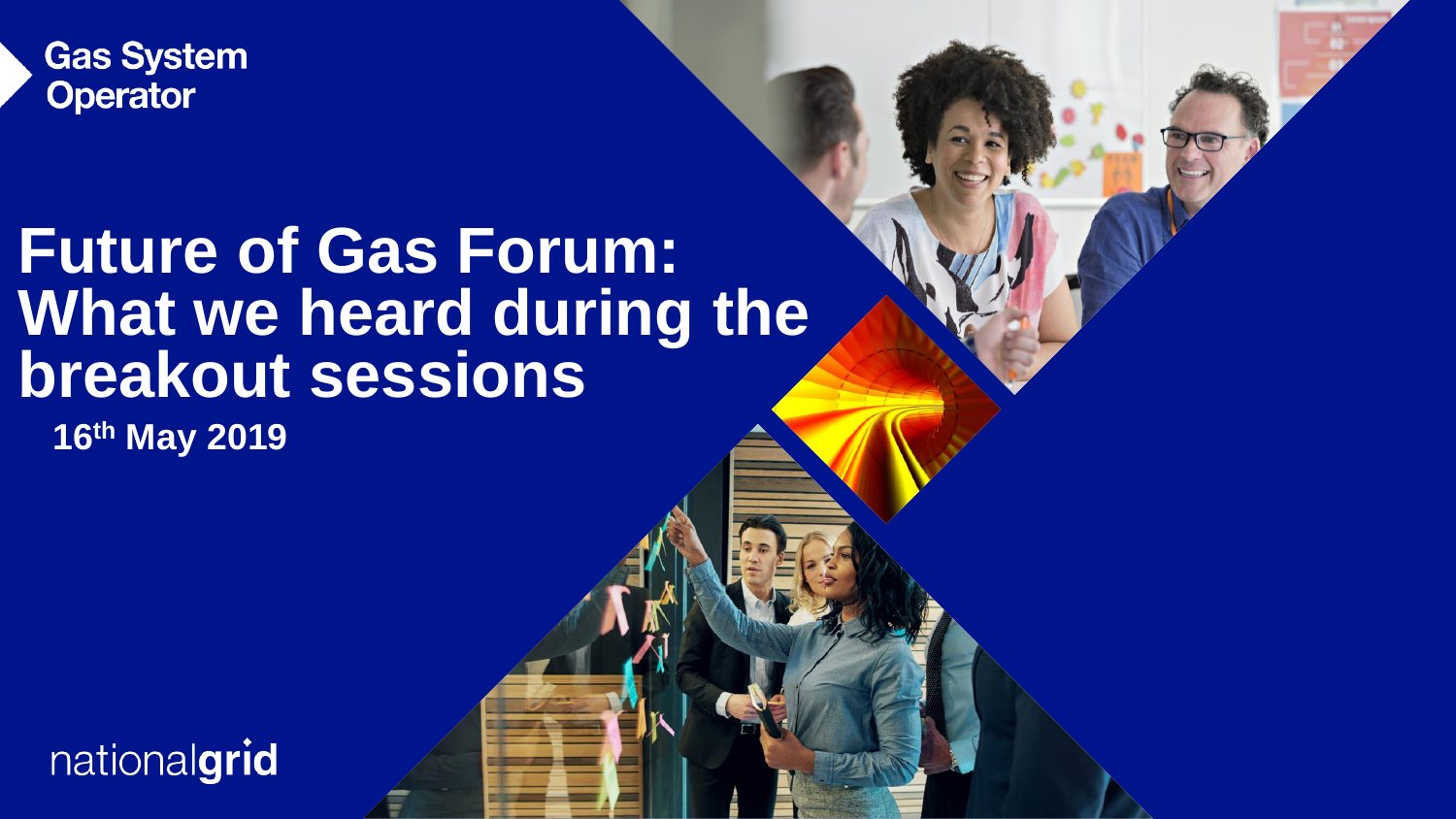# **Background to the Future of Gas Forum Breakout Session**

- The Future of Gas Forum was held on 16<sup>th</sup> May 2019 in London. It was attended by over 30 gas industry stakeholders and facilitated by the Gas System Operator.
- The potential changes that could impact the future gas markets may vary from transformational discrete topics to combinations of factors which challenge the evolution of the markets.
- We wanted to consider these potential influences on future market change, to try and understand:
- What impacts could these influences have on industry sectors?
- What consequential market aspects might need to be reformed?
- When might potential change to the market frameworks need to be considered in the next 2- 10 years?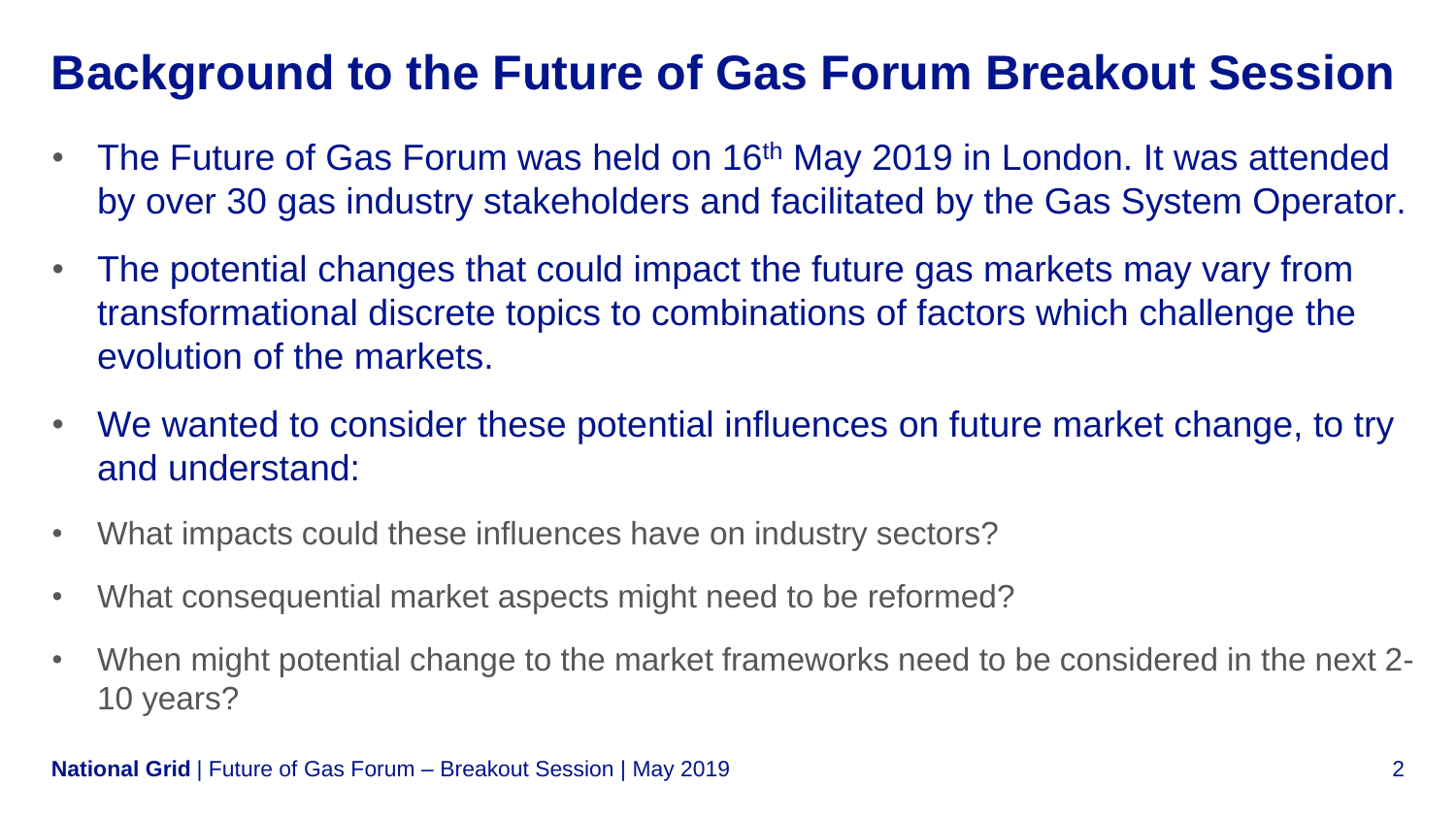# **Bringing Together Diverse Perspectives to Prepare for the Future Market**

- The following slides provide an overview of what we heard during the breakout session
- **The aim of the breakout session was to understand further the impacts of themes of change, which were explored in an initial stakeholder workshop in March 2019.** We created case studies to 'stress test' with stakeholders what different themes of change may mean in terms of commercial & regulatory impacts on the market frameworks.
- **The information received will be used to help develop the first Gas Markets Plan (GMaP)**
- All materials presented at the workshop, including further detail on the case studies can be found on the Future of Gas website *([www.futureofgas.uk\)](http://www.futureofgas.uk/)*

**i**<br> **National Grid** | Future of Gas Forum – Breakout Session | May 2019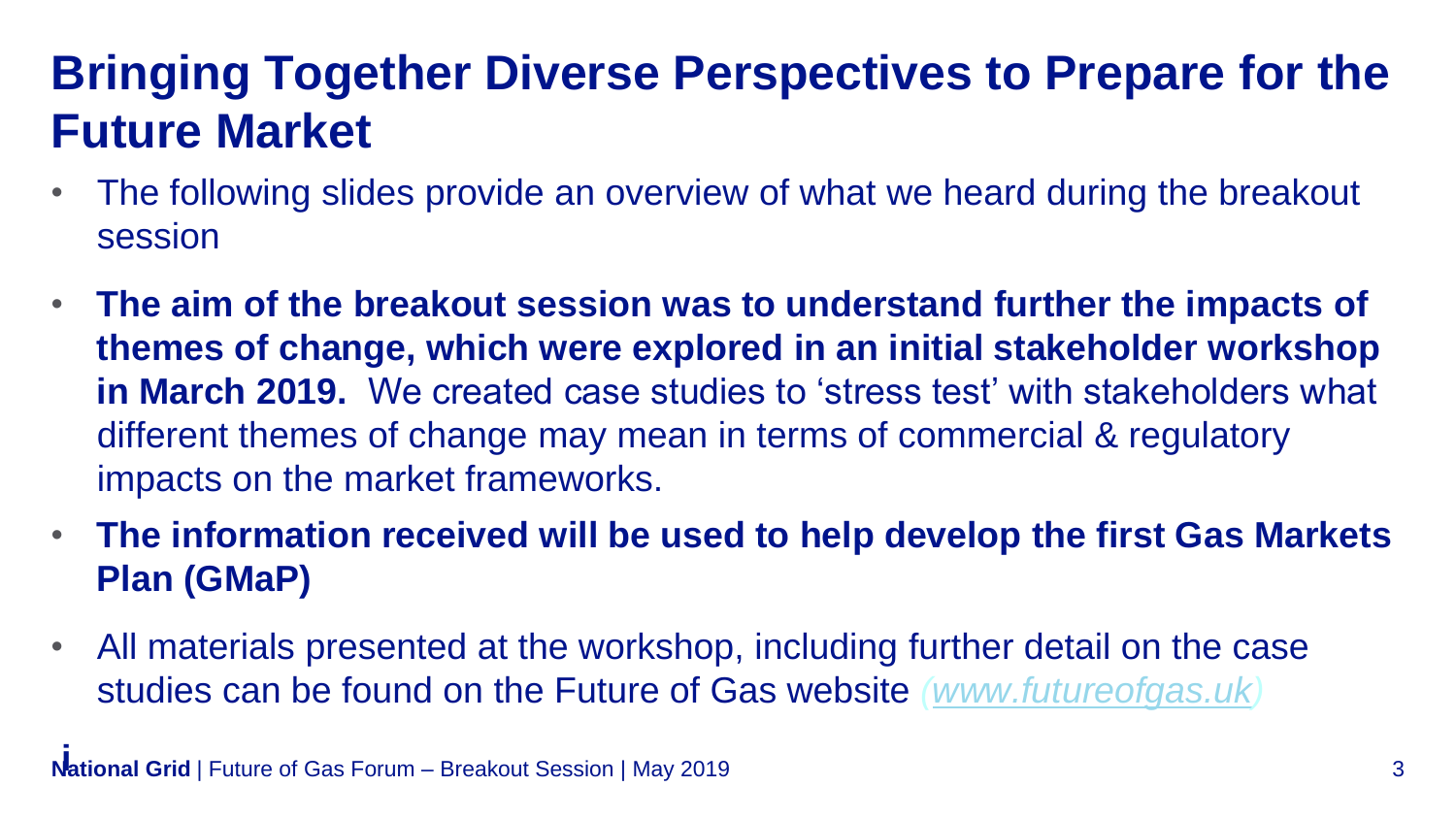# **Case Studies Discussed**

These case studies have been based on potential influencers of the future and National Grid's Future Energy Scenarios 2018 data where applicable. These are for illustrative purposes only, to stress-test and facilitate discussion of the types of market change that may need to be considered in the future.

| <b>No</b>                         | <b>Case Study</b>                              | <b>Characteristics</b>                                                                                                                                    |
|-----------------------------------|------------------------------------------------|-----------------------------------------------------------------------------------------------------------------------------------------------------------|
| $\vert$ 1                         | <b>New Gases</b>                               | <b>Hydrogen blending from Electrolysis</b><br>Large scale production from Stream Methane Reforming with<br><b>Carbon Capture Usage and Storage (CCUS)</b> |
| $\begin{bmatrix} 2 \end{bmatrix}$ | <b>Growing embedded supply &amp;</b><br>demand | Growth of bio-methane and bio-SNG supply sources<br>Increased uptake of compressed natural gas vehicles                                                   |
| 3                                 | <b>Evolving offshore supplies</b>              | UK Continental Shelf (UKCS) supplies decline<br>Proportion of import supplies meeting demand increases                                                    |
| $\boxed{4}$                       | <b>Changing within-day behaviour</b>           | Increasing flexible use of gas-fired power stations<br>More commercially-driven gas supplies                                                              |
| $\boxed{5}$                       | <b>Status quo</b>                              | Steady progress of gas market without fundamental new technology<br>changes                                                                               |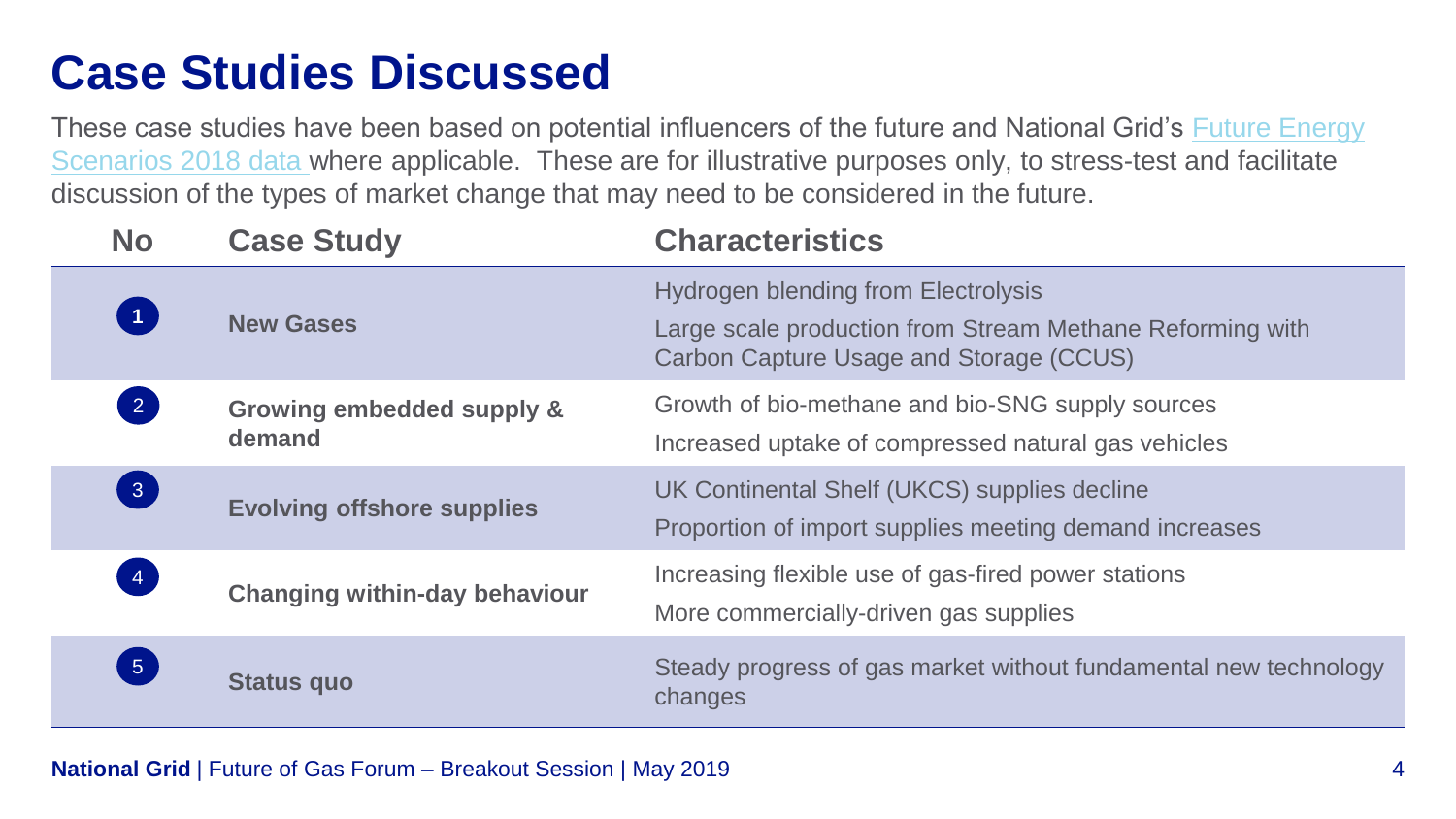# **Case Study 1 – New Gases**

- **The key topics discussed are shown in the squares. We also heard that:**
- **Stakeholders want to understand more about hydrogen, particularly how it is different to natural gas (e.g. in behaviour and calorific value). It was more challenging to understand market change implications when there are different ways that hydrogen path(s) could emerge in time and regionally.**
- **Policy makers, regulators and industry need to think about**
	- feasibility and timescales for increasing the hydrogen blend: for network infrastructure and different end consumer types (from domestic to industrial). This could help to understand potential timescales for market change.
	- How do timescales for policy, infrastructure development and market change interact?

**National Grid** | Future of Gas Forum – Breakout Session | May 2019 **The Struck Contract of Contract Contract Contract Contract Contract Contract Contract Contract Contract Contract Contract Contract Contract Contract Cont** 

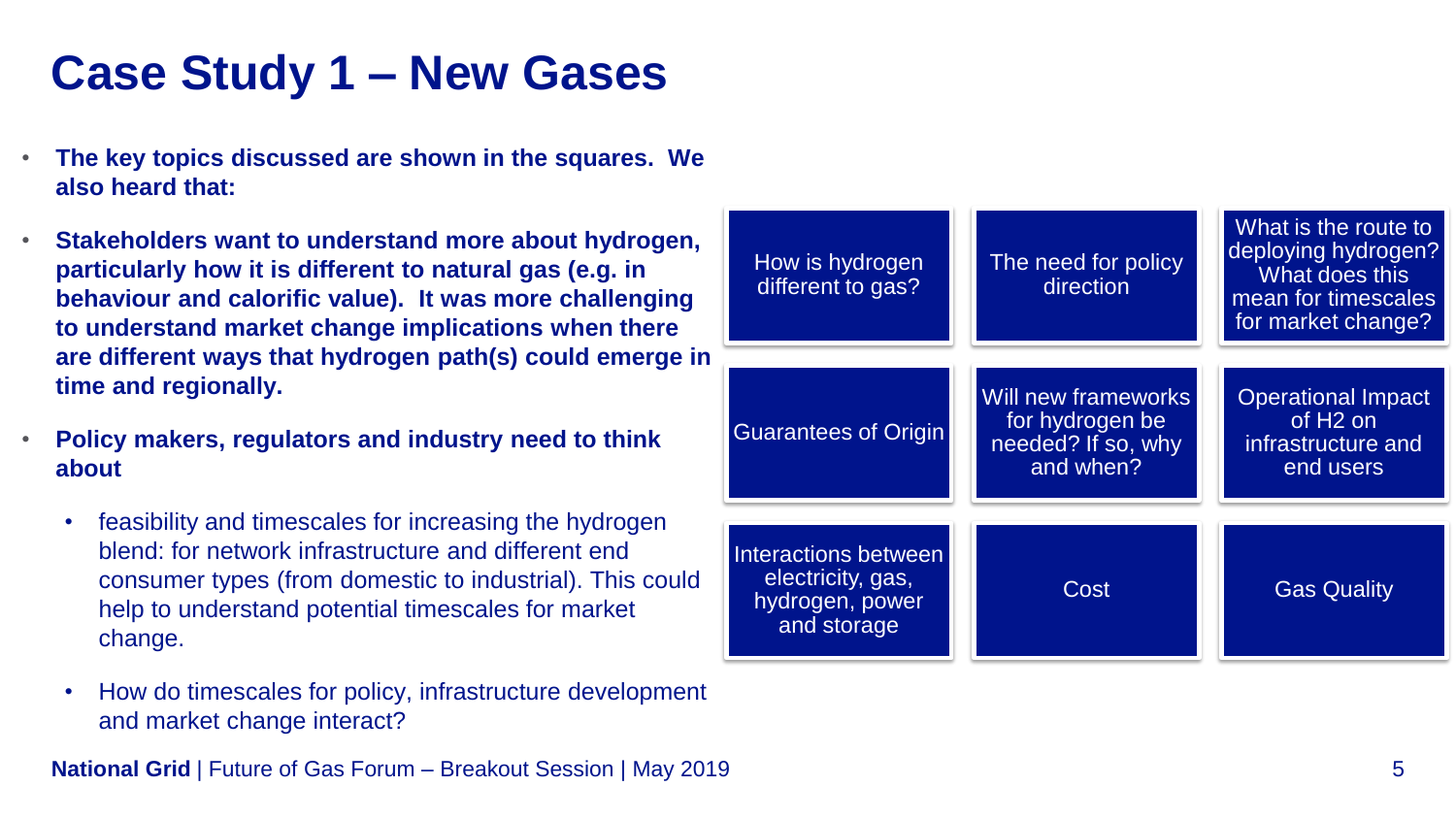### **Case Study 2 – Growing Embedded Supply & Demand Policy Direction** Guarantees of Origin **Operational** Impacts (NTS & DN) Gas Quality Impact on **Charges** Flexible Frameworks • **The key topics discussed are shown in the circle. We also heard that:** • **Importance of flexible market frameworks, rules shouldn't lock in early solutions as could hinder further innovation** • **Would be useful to have consistent definitions on terminology (Bio-Methane / Bio-SNG)**  • **Need standardised approach to Guarantees of Origin certification** • **Physical DN to NTS reverse flow whilst not expected to be required in the short term, could have a fundamental impact on the market frameworks**

**National Grid** | Future of Gas Forum – Breakout Session | May 2019 **Case 19 and 19 and 19 and 19 and 19 and 19 and 19 and 19 and 19 and 19 and 19 and 19 and 19 and 19 and 19 and 19 and 19 and 19 and 19 and 19 and 19 and 1**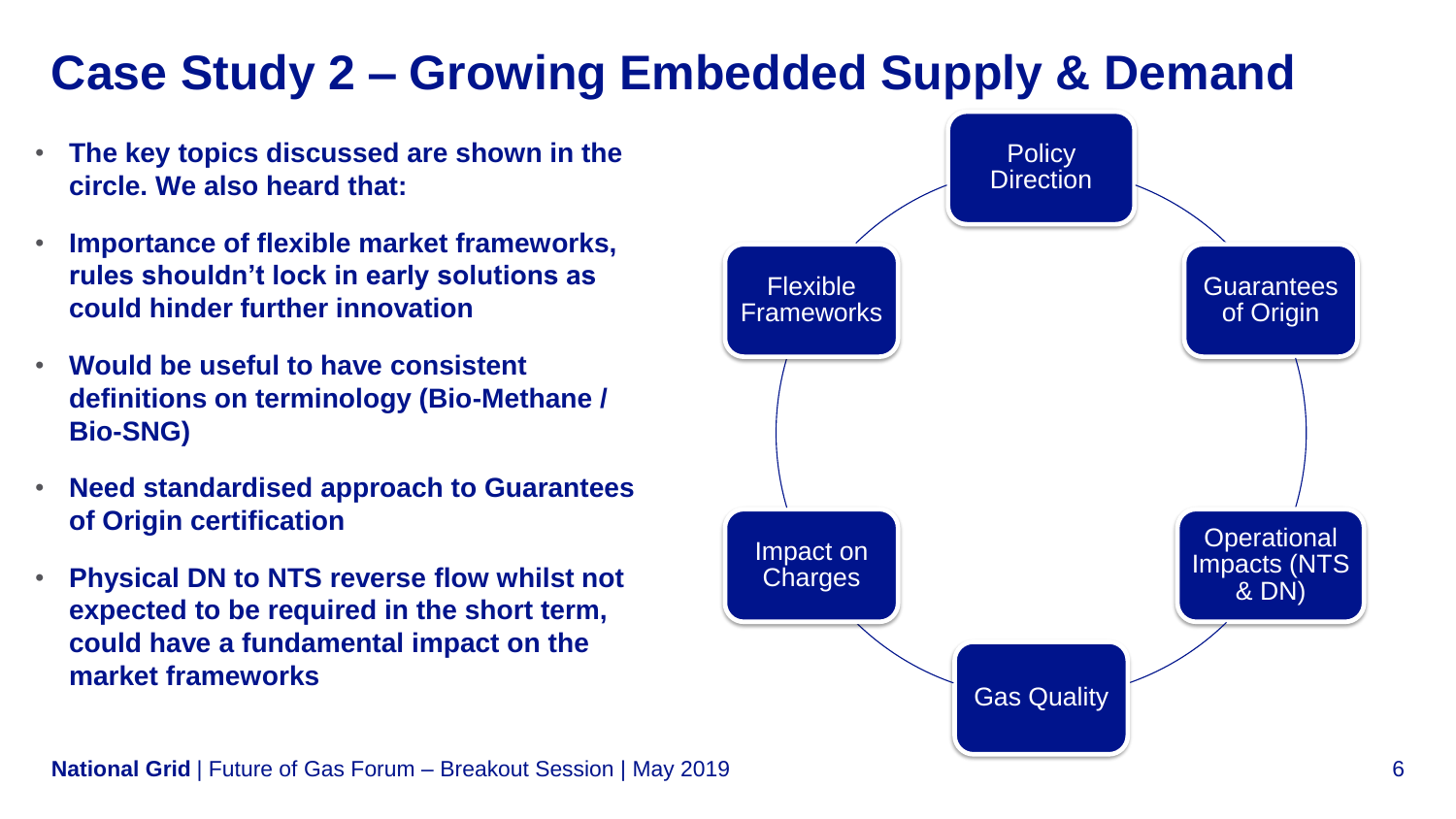#### • **The key topics discussed are shown in the circle. We also heard that:** • **Due to the uncertainty of how supply mix will evolve over time it was highlighted that there will be a need for flexible markets and frameworks.**  • **The consequences of reducing Capacity Baselines needs to be fully understood before proceeding**  • **Policy direction will impact North Sea development**  • **The understanding and impact of gas DSR was questioned Case Study 3 – Evolving Offshore Supplies** Gas Quality / **Blending Price Volatility** Flexible Frameworks & Tools Utilise Existing Infrastructure / Markets **Policy Direction** Required Demand Side Response (DSR)

**National Grid | Future of Gas Forum – Breakout Session | May 2019**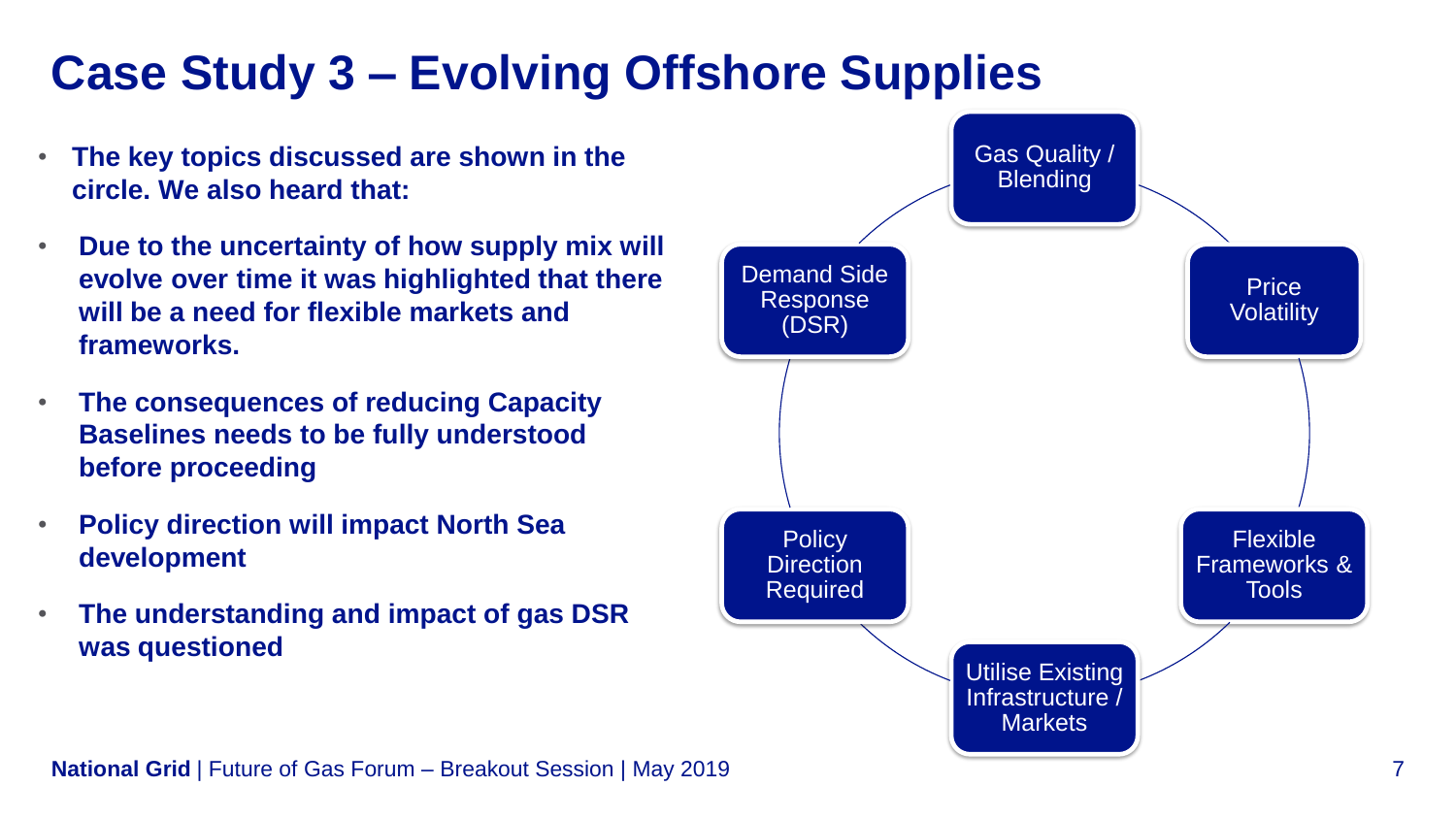# **Case Study 4 – Changing Within-Day behaviour**

- **The key topics discussed are shown in the circle. We also heard that:**
- **The market should value flexibility as a commodity and the frameworks should reflect this**
- **A change to a within-day balancing regime would impact the liquidity of the market**
- **Linepack and compression will continue to play a key role in the flexibility of the network**
- **Increasing requirement for flexibility on demand side, combined with potential loss of flexibility on supply side, could lead to 'tipping point'**

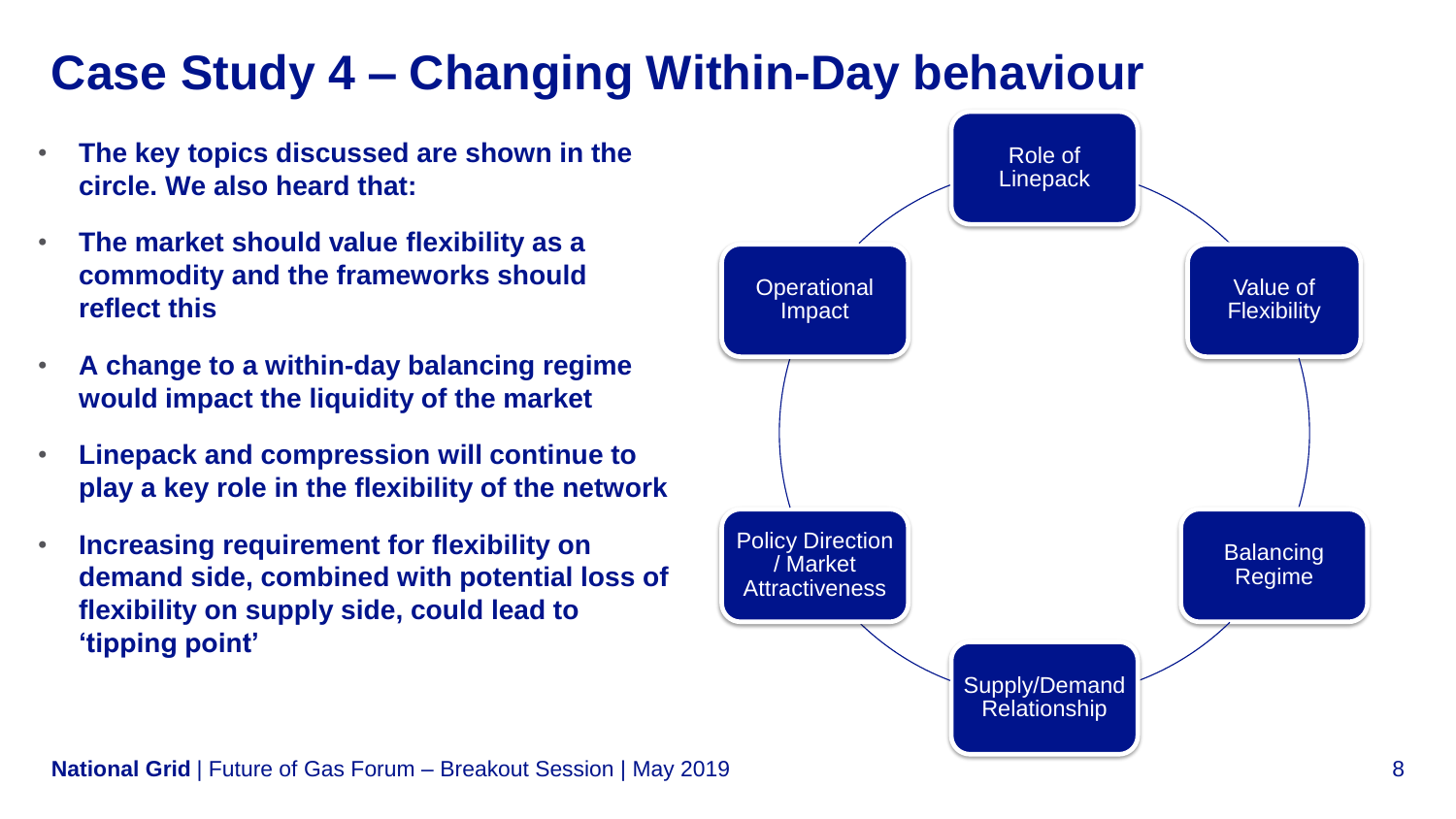# **Case Study 5 – Status Quo**

- **The key topics discussed are shown in the circle. We also heard that:**
- **Investment decisions will be required very soon to enable full potential gas decarbonisation. This requires policy direction and a joined up approach**
- **There is a considerable risk of asset stranding if there isn't the necessary policy direction**
- **There was a general understanding that over time as the within-day asks on the gas network change, more commercial solutions could be needed to balance the system – increasing flexibility requirements**

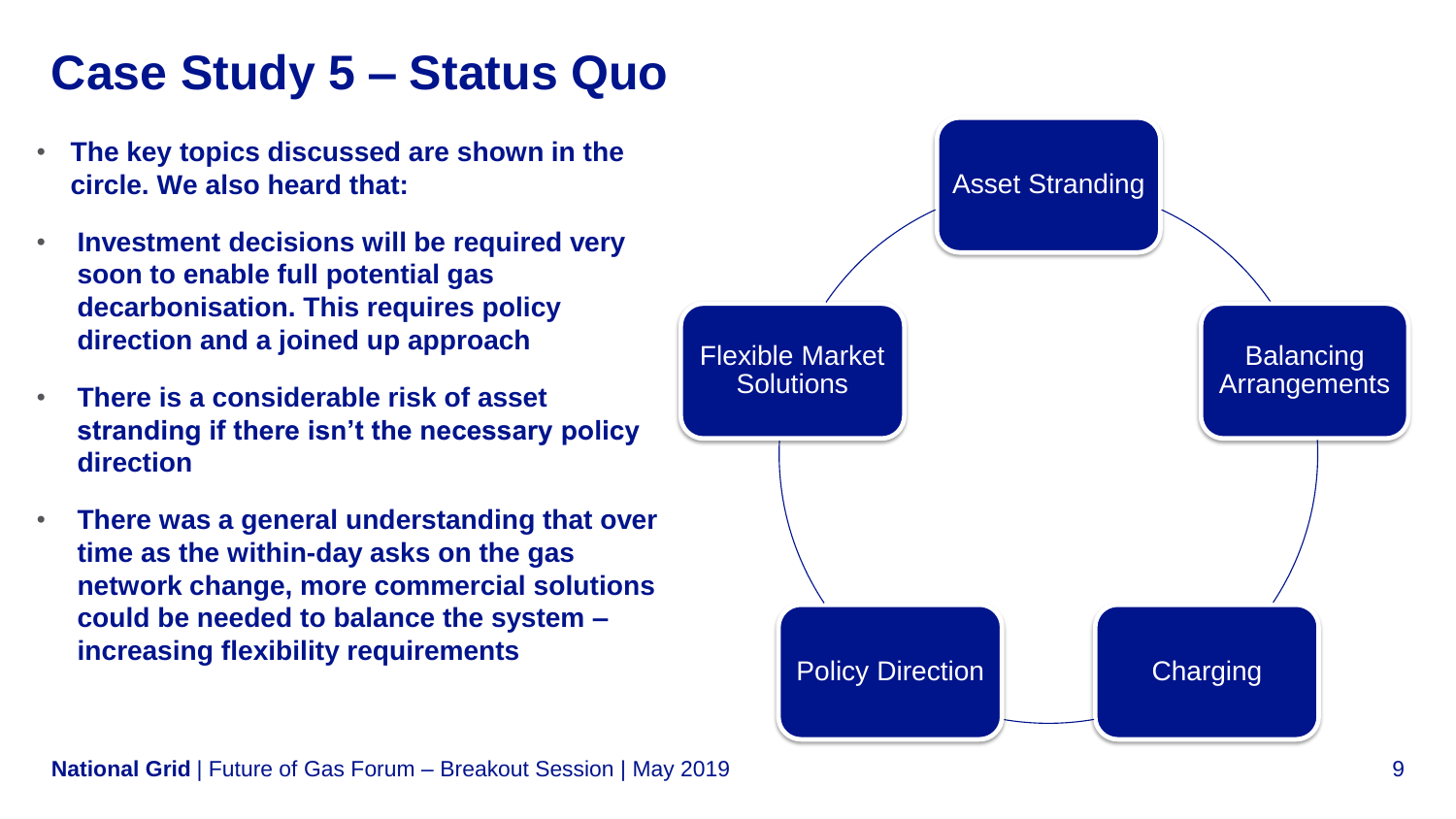# **Next Steps**

- **The sessions were a really positive experience and have provided a wealth of feedback from a wide variety of stakeholders with different perspectives**
- **The information provided will feed into the development of the first Gas Markets Plan**
- **National Grid Gas System Operator would like to hear stakeholder views through the summer to build the first GMaP together**
- **The ambition is to publish a draft version of the GMaP in collaboration with the first [Future of Gas Steering Group.](https://futureofgas.uk/) With the first GMaP publication currently planned for late summer**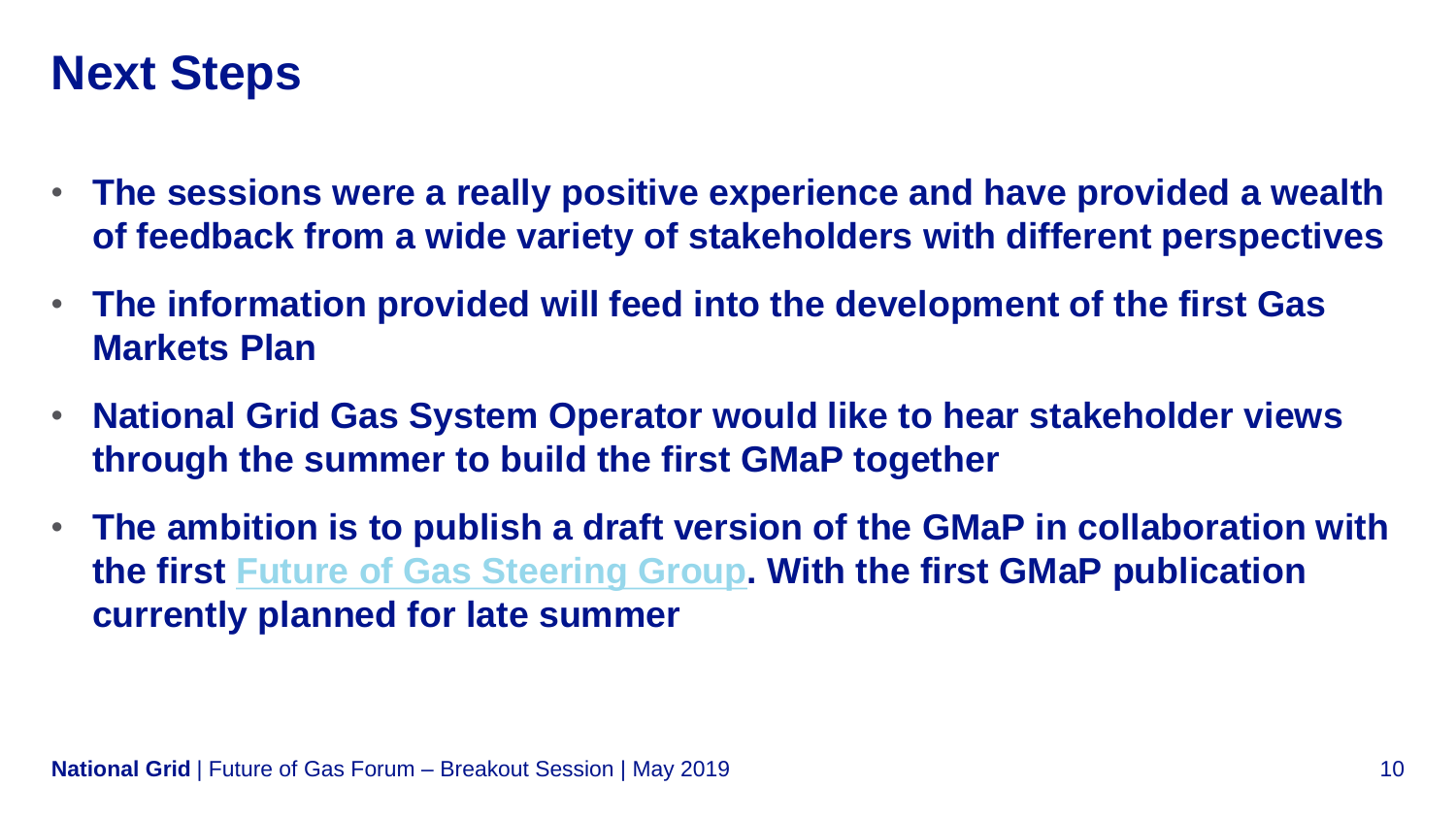# **Feedback Received at the Forum**

### **Please tell us what you would like the Gas Markets Plan to achieve?**

- **"Market based measures to manage transition"**
- **"Policy stability and certainty"**
- **"Transparency about costs of investing in power grid vs. gas grid – Is it cheaper to invest in power to gas or upgrade electricity network?"**
- **"Focus groups i.e. Power to gas would be beneficial"**
- **"Impact analysis on investment in infrastructure and keeping optionality in grid for future energy uses"**
- **"Timeline of the plan"**
- **"Place a value on flexibility"**
- **"Provide cost benefit for each considered option"**
- **"Strong prioritisation"**
- **"Some quicks wins"**

- **The above comments were provided by Stakeholders at the Forum**
- **We will take the comments in consideration when developing the Gas Markets Plan. We will also follow up on these comments and provide our rationale for the development of the GMaP at the next Forum**

**National Grid** | Future of Gas Forum – Breakout Session | May 2019 **11 | Annual Struck Contract Contract Contract Contract Contract Contract Contract Contract Contract Contract Contract Contract Contract Contract Contract**